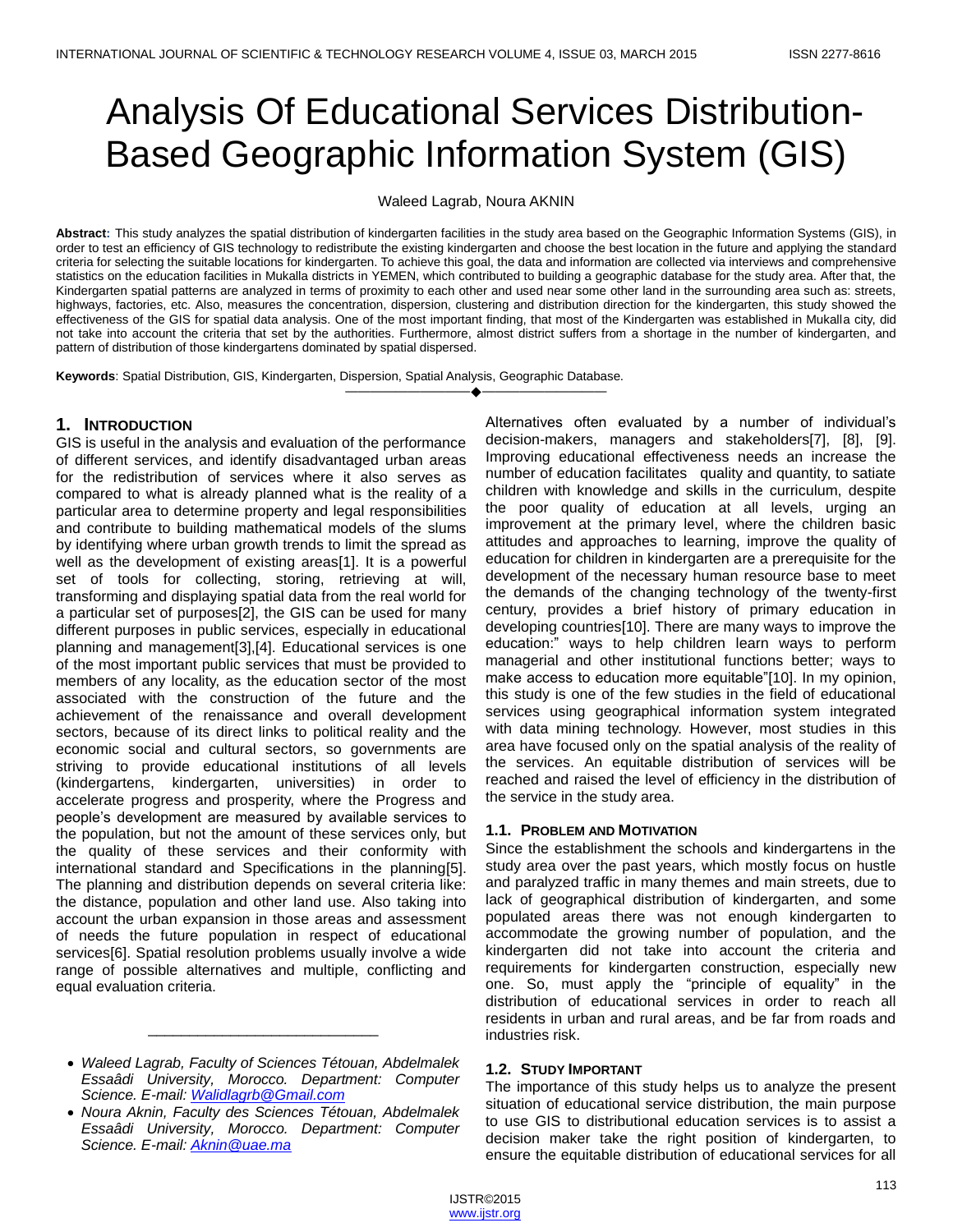residents. This study is the first study of the spatial distribution of educational services (Kindergarten) with use GIS in Hadramout province.

#### **1.3. RESEARCHHYPOTHESIS**

- The possibility of the use of geographic information systems, which has accurately and quickly resolved the problem of the distribution of educational services.
- Most kindergartenin the area of distribution of random, unorganized, it doesn't take into account the standard criteria in distribution planning.
- Most areas need more kindergartensuffer from a severe shortage.

#### **1.4. DATA AND METHODOLOGY**

The research methodology divided into five stages:

- 1. General Survey and theoretical: This stage includes a survey of the study area, concepts, models and theories that are related to the subject of this study.
- 2. Data Collection: This stage includes collecting the descriptive and spatial data depending on the formality statics, reports, interview and observation.
- 3. Data preparation: This stage includes data processing, coding and data entry, and dropping data collected on digital maps and tables to carry out an analysis this data by using (Orange2.7,WEKA3.6) data mining and ArcGIS10 software.
- 4. Spatial and Quantitative Analysis: On this stage, the current reality of the educational service distribution was analysed, and identify the problems and vulnerabilities faced with developing proposals and appropriate solutions and perceptions of the future.

5. Results and conclusion: This stage evaluates the results and developsrecommendations, in order to get rid of the problemsof the educational services sector. Finally, view the study's conclusion and ambitious feature of this study.

#### **1.5.STUDYAREA**

Mukalla City, capital of Hadramout province, it is located on the Arabian Sea coast in the south of Yemen, as shown in figure 1, Mukalla is one of the most important Yemeni commercial ports, and it contains most of the fishing centers as well as many fishery factories. Many public markets and beautiful coasts where you can enjoy swimming and lying under the sun. It is located between latitude 140 25.843'N to latitude 140 34.460'N and longitude 49 1.469'E to longitude 49 14.355'E. After the reunification of North and South Yemen in 1990, Mukalla city witnessed a major change, especially with the distribution of land in the four-year period between 1990 and 1994. In year 1994, the city's population was about 116000 which have increased to present populations of 180000 (estimates of year 2004) with an annual growth rate of 3.8%[11]. Around 16% of the total population in Hadramout After 1994, the city observed a significant construction boom, financed mainly by Yemeni expatriates and local investors, as well as Saudis with Yemeni origins. The Mukalla city has developed over the years in linear fashion along the coastline in an east-west direction, covering a distance of 161,749 km2 between Fowah to the west and Rayan to the east, but with only 5% of the population. Still, it is estimated that over 80% of the population live in the city center, located about 4 km deep from the coastline and around 4 km in the east-west direction.



*Figure1: Political Map of Republic of Yemen, and map of study area - Mukalla city extracted from Google maps (May-2014)*

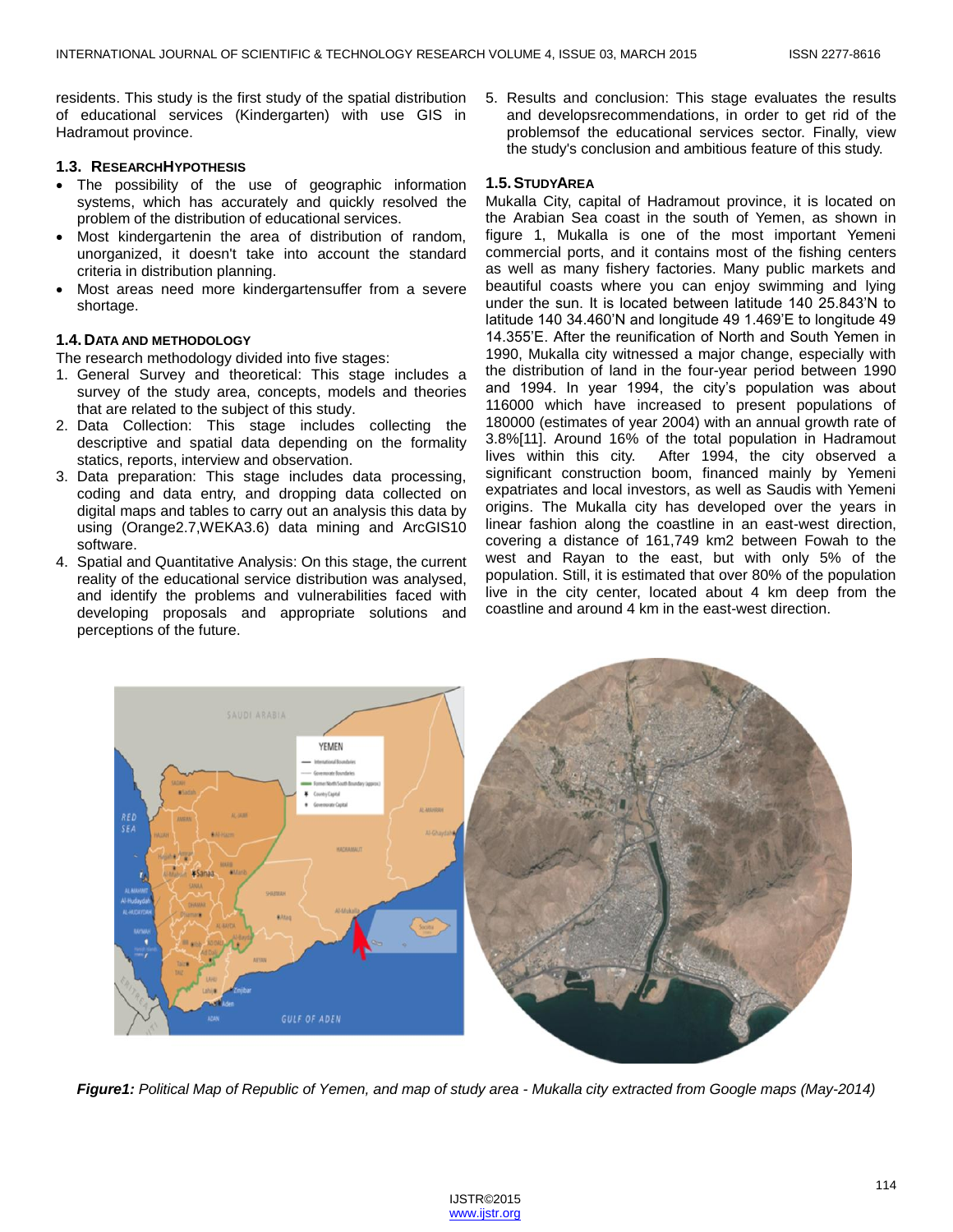# **2. DATA COLLECTION**

The required data were compiled; it is included spatial and descriptive data from several different places:

- 1. Ministry of Education (MoE) Collecting needed data on existing kindergarten's location and descriptive data about kindergarten such as (kindergarten name, number of children, Etc.)
- 2. Ministry of Statics (MoS) collecting data about population density for several years distributed to districts, also the proportion of the annual population growth.
- 3. General Authority for Land Survey and Urban Planning (GALSUP), we obtained an AutoCAD Soft copy map about Mukalla district with zone boundary.
- 4. The Field survey, through interview, observation and Survey the kindergarten locations accurately with using a GPS device.

## **3. DATA PREPARATION**

The data preparation means Cleaning and reshaping the data and takeout them with suitable form to be analyzed and processed. It is very important phase before the start of process data processing and the extraction of knowledge must be undergoing data preparation, after the completion of the data collection process, the data is prepared and cleaned, and Create a geospatial database, that is contained on Layers to raising landmarks (Raster layer, shape layer and vector layer) as follows :

**Raster layer**: Image satellite for study area, with extension ".TIF" in 2013, WGS1984, UTM Zone 39N.

**Shape layer:** includes kindergartenand land uses as (Points), Main road as (Lines) and districts as (Polygons).

**Vector layer**: change AutoCAD File of study area boundary into ArcMap Layer.

#### **4. GIS AND EDUCATION FACILITIES PLANNING**

GIS is a system for storage, analysis, management and presentation the data and maps associated attributes as spatial information that is spatially referenced to the Earth's surface[12], It relates to all the features and the process that occurs on the surface of the Earth. Information is the hearth of geographic information systems, where store the enormous amount of data and analysis[13]. GIS is applied in many developed countries in the world, the trend towards for use of geographic information systems and educational facilities mapping to support decision-making, especially in the Ministries of Education[14][15]. Educational services planning includes a wide range of educational planning and management issues, it relates the resource allocation and efficiency in the delivery of services and improve the efficiency of learning, mapping is a tool commonly used to detect relationships among the education facilities and the distribution of the population of school age. The availability of the GIS database comprehensive framework and spatial planning as well as non-spatial data has become a tool to assist in the planning and decision making, mapping of kindergarten along with information on administrative boundaries and physical layers such as the network of main roads and the reality of the earth in terms of geographical coverage[16].

# **5. THE IMPORTANCE OF KINDERGARTENS**

Kindergarten is the earlier stage of primary education, where it plays an important role, especially when forced women to the labor market, it was necessary to have a substitute for the care of children, especially in the early years of age, in addition to the presence of children in this role during the day reduce the burden on the mother and enable them to do household duties[17]. In Yemen, the education divides before university education into three stages (kindergarten, elementary, secondary), the Kindergarten education very important at the age 5-7, the role of kindergarten is very crucial to a child's overall mental and academic growth. There are many reasons that make it so. An effective kindergarten background will come in handy when the child moves on to the big levels[18]. Table 1, shows the standard criteria for kindergarten, for example, each 300 children must have at least one's kindergarten with an area of 4500-15000M2, this area includes buildings, recreational spaces and services.

#### **6. THE SPATIAL ANALYSIS OF KINDERGARTENS**

The study area divided into two sectors (Eastern sector and Western sector) as shown in figure 2, each sector contains many districts, to manipulate the quantitative and spatial analysis such as the absorptive capacity of kindergarten, distribution style, transfer time and land uses with using the Spatial Statistics tools (Spatial Analyst and Analysis Tools) that are available in ArcMap10. The distance is analyzed from each kindergarten to it is neighbors, and the proximity of land uses, such as (highway, main road, fuel stations and workshop); also determines the distance between population Mean Center and kindergarten in the same district to calculate transfer times for kindergarten[19].

|  | <b>Table 1:</b> Shows the International standard criteria for |  |
|--|---------------------------------------------------------------|--|
|  | education facilities                                          |  |

| International Standard/(Criterion)                       | Kindergarten<br>Aged (5-7) |
|----------------------------------------------------------|----------------------------|
| Distance from residence to kindergarten<br>(Kilometer)   | $0.2 - 0.4$                |
| Distance from residence to kindergarten<br>(Minute)      | 4-8                        |
| No. of Children / kindergarten(children)                 | 100-300                    |
| No. of Classroom / kindergarten(Class)                   | $1 - 4$                    |
| No. of Children / Class (Children)                       | 15-20                      |
| Kindergarten Area(M2)                                    | 4500-15000                 |
| Children Portion of Area/Kindergarten Area<br>(Children) | 8 (M2)                     |

#### **6.1. KINDERGARTEN CAPACITY**

In this step, the regional requirements of kindergarten are analyzed the kindergarten currently available, shown below in table2, and based on the standard criteria in table1, the big differences are found between the available kindergarten and standard required. As shown in the table 2, Almost district in the study area suffers from a shortage of kindergarten, districts that are located in eastern sector needs 12 kindergartens, and district in the western sector needs also 12 kindergartens.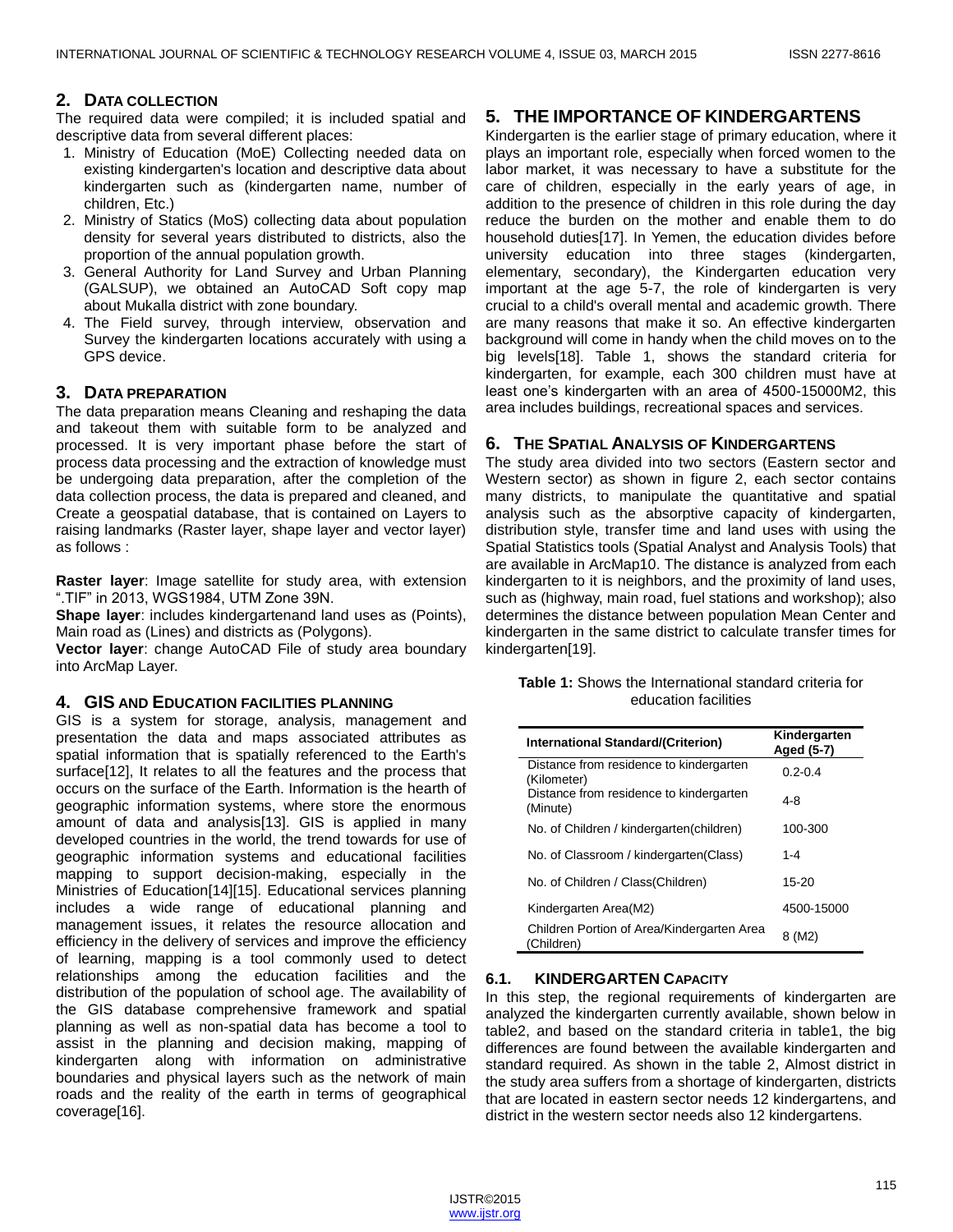**Table 2:** Shows the distribution of kindergarten and population density according to statistics supplied from the Ministry of Statistics and Ministry of Education.

| <b>Sector</b>   | <b>District</b> | Exist<br>kindergarten | <b>Standard Required</b><br>KindergartenN/S <sup>a</sup> | Needs remain<br>of kindergarten | <b>Population</b> |                             |
|-----------------|-----------------|-----------------------|----------------------------------------------------------|---------------------------------|-------------------|-----------------------------|
|                 |                 |                       |                                                          |                                 | $2014^{b}$        | $N =$ Aged 5-7<br>$(23%)^b$ |
| Eastern 2Sector | Mukalla         |                       | 9                                                        |                                 | 47933             | 2876                        |
|                 | Bajaman         |                       | 2                                                        |                                 | 12032             | 722                         |
|                 | Aldees          | 6                     | 10                                                       | 4                               | 49998             | 3000                        |
| Western Sector  | Monwra          |                       | 3                                                        | っ                               | 15708             | 942                         |
|                 | Alomal          | 3                     | 13                                                       | 10                              | 68573             | 4114                        |
| Total           |                 | 13                    | 37                                                       | 24                              | 194244            | 11654                       |

*a: No. of students per kindergarten, as in table1 from (800-1000) students.*

*b: Sources: Depending on the population diversity of 2004 and an annual increase of 3.8%, MoE, http://sahel.educationhadhramaut.info/view/158.aspx: 12/10/2014.*

## **6.2. DISTRIBUTIONSTYLE**

#### **MEAN CENTER TOOLS (MC)**

The Mean Center tool uses to compare distributions of different type of feature (Point, Polygon) It computes the average X and Y coordinates of all feature (shape, Point) in the study area, and generate a new point indicate the center. The Mean Center tools used to determine the central point of population density and kindergarten. In the context, the distance has been measured between the population concentration and the mean center for kindergarten, almost of the districts has the difference distance between 125-640 meters, as shown in figure 3.



**Figure3:** Shows the distance between population Mean Centreand the kindergarten Mean Center in four districts

## **6.3.TRANSFERTIME**

To know the distance and time between kindergarten facilities and resident density center, there are several tools of spatial analysis available to use, here we was used the Point Distance tools and obtain some results as follow:

#### **POINT DISTANCE (PD)**

The Point Distance tool determines the distances from the input point features to all points in the near features within a specified search radius Multiple Ring Buffer, another useful technique is using a buffer zone which informs us about the coverage area of a particular school or kindergarten [20]. The Point Distance tools are used to determine the distance from each point (kindergarten) to a population Mean Center for districts, when the maximum distance and transfer time to kindergarten was calculated to specify the scope of influence in time or distance as shown in the table 3 below, the results was obtained, they are many kindergarten away distances between 18 to 20 minutes, especially in districts (Mukalla and Mukalla), as the normal human walking 100 meters per two minutes[19], that is influence with standard criteria in table1, the default distance should not exceed 8 minutes.

**Table 3:** Shows the maximum distance and time between kindergarten and mean centre of populationdensity

| <b>District</b>     | Max.<br><b>Distance</b> | <b>Transfer</b><br><b>Times</b> |  |
|---------------------|-------------------------|---------------------------------|--|
| Pop. Mean<br>Center | <b>Meters</b>           | Minute                          |  |
| Mukalla             | 914                     | 18                              |  |
| Bajaman             | 216                     | 4                               |  |
| Aldees              | 979                     | 20                              |  |
| Almonwra            | 223                     | 4                               |  |
| Alomal              | 371                     | 7                               |  |

#### **6.4. Land Uses**

The land usessuitablemapping and analysis is one of the most useful applications of GIS for spatial planning and management[21],[22],[23].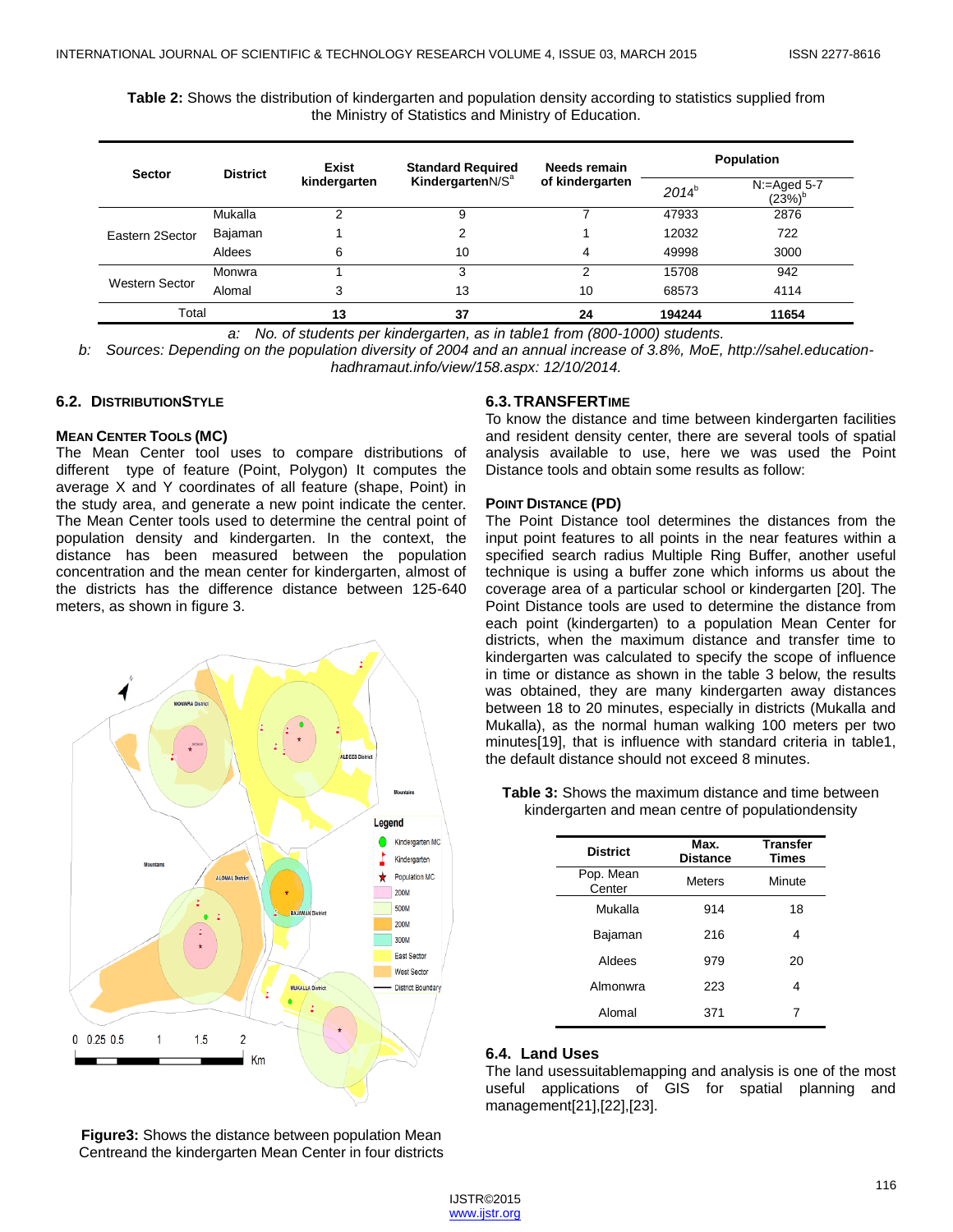#### **MULTIPLE RING BUFFER**

Creates multiple buffers at specified distances around the input features, these buffers can optionally be merged and dissolved using the buffer distance values to create nonoverlapping buffers [20],[24].This technique or tool used to decide the correct kindergarten location based on residence districts. For example, what is the distance of fuel station from kindergarten buildings, due to the fact that fuel stations are risky and dangerous for the kindergarten and the residence? Therefore, they should move away from the main roads and highways, as shown in the table 4 and figure 4.

| Table 4: Shows the distance between kindergarten and land |
|-----------------------------------------------------------|
| uses with a scope from 50m to 100m.                       |

|                                                  |    | No. of kindergarten according to their<br>nearness to land uses |             |                       |               |                                 |               |
|--------------------------------------------------|----|-----------------------------------------------------------------|-------------|-----------------------|---------------|---------------------------------|---------------|
| <b>Exist</b><br><b>District kindergarte</b><br>n |    | Fuel<br>stations<br>(Meters)                                    |             | Main Road<br>(Meters) |               | Workshop and<br>Industrial area |               |
|                                                  |    | $\overline{a}$<br>50M                                           | 50-<br>100M | 1-50M                 | $50-$<br>00M  | 1-<br>50M                       | $50-$<br>100M |
| Mukalla                                          | 2  |                                                                 |             |                       |               |                                 |               |
| Bajamar                                          |    |                                                                 |             |                       |               |                                 |               |
| Aldees                                           | 6  |                                                                 |             | З                     |               |                                 |               |
| Almonw<br>a                                      |    |                                                                 |             |                       |               |                                 |               |
| Alomal                                           | 3  |                                                                 |             |                       |               |                                 |               |
| Total                                            | 13 |                                                                 |             | 5                     | $\mathcal{P}$ |                                 |               |



*Figure 4: Map illustrates the kindergarten's scope between 50m to 100m. Source: Designed by the Author, by using ArcMap10.*

#### **7. RESULTS**

The Results of the spatial analysis showed, the number of Kindergarten available in the study area is 13 Kindergarten distributed on two sectors, the eastern sector includes 9 kindergarten, and the western sector includes 4 kindergarten, there is a shortage in the kindergarten required 24 additional kindergarten, as show in the table 2, these requirements are considered the population density in 2014, when looking forward until 2015 with an annual increase 3.8%, the kindergarten needed to be 53 kindergartens. The transfer time

from the population density center to kindergarten in the districts the table 3 Illustrates, many kindergartens are observed exceed the distance of 900 meters, mean the children need around 20 minutes to get to their kindergarten, although the standard time, according to table 1 that time does not exceed 8 minutes of Kindergarten. Finally, kindergartens that located close to the land uses, such as (fuel station, main road and workshop), as shown in the table 4, there are 9 kindergartens of the total 13 kindergartens located near to the land uses with a range (50-100) meter, there is a kindergarten in Aldees district located near the workshop and industrial area in the range of 50 meters, only Almonwra district is far from all land uses that are a danger and inconvenience to the children, also seven kindergarten located near from main road between 50-100 meters. The geographical database was created in this study that can be referenced in the future by researchers for the development of educational services in the study area, through the mechanism based on machine learning for distribution of the educational facilities such as kindergarten.

## **8. RECOMMENDATION**

The results of the study indicated the existence of randomness in the distribution of kindergarten in Mukalla city due to the absence of proper planning and reference to planning regulations. The study showed the lack of efficiency and capability of such services. The Kindergarten dominated the spatial random dispersion, the author, propose many recommendations as flow:

- 1. Use of geographic information system to determine the distribution patterns, in order to avoid repetition of the error in the distribution.
- 2. Increase the number of kindergarten and the observance of the standard criteria in the distribution.
- 3. Rehabilitation crew followed all public services ministries to use the GIS.
- 4. Provide maps and a database of public facilities in the study area such as (education, health, parking, gardens, public spaces, etc.).
- 5. Dimensions kindergarten of dangerous and nuisance land uses.Use of geographic information system to determine the distribution patterns, in order to avoid repetition of the error in the distribution.

# **9. CONCLUSION AND FUTURE WORK**

Spatial analysis based on GIS to improve the distribution of educational services, the GIS has the ability to analysis the current locations of educational services to be addressed and improved, and developing proposals for distributing the new kindergarten to help the decision-maker to make deliberate scientific decisions. Whereas, Yemen is a developing country that has a rapid urbanization growth rate of 3.8 annually, according to the ministry of statistic, which requires an efficient planning for infrastructure to meet such rapid growth, that require an urgent plan to resolve such critical problem. This study is based on equity in the distribution of educational services with a view to achieving the best service to all residents, and takes into account all the quantitative and spatial criteria in the capacity of kindergarten within their area and the acceptable estimated distance. The education facilities must be placed in locations far from the land uses that have an influence on the quality of education, and the health and safety of children achieve an equitable, fair distribution of educational services, this phase was begun with collected and